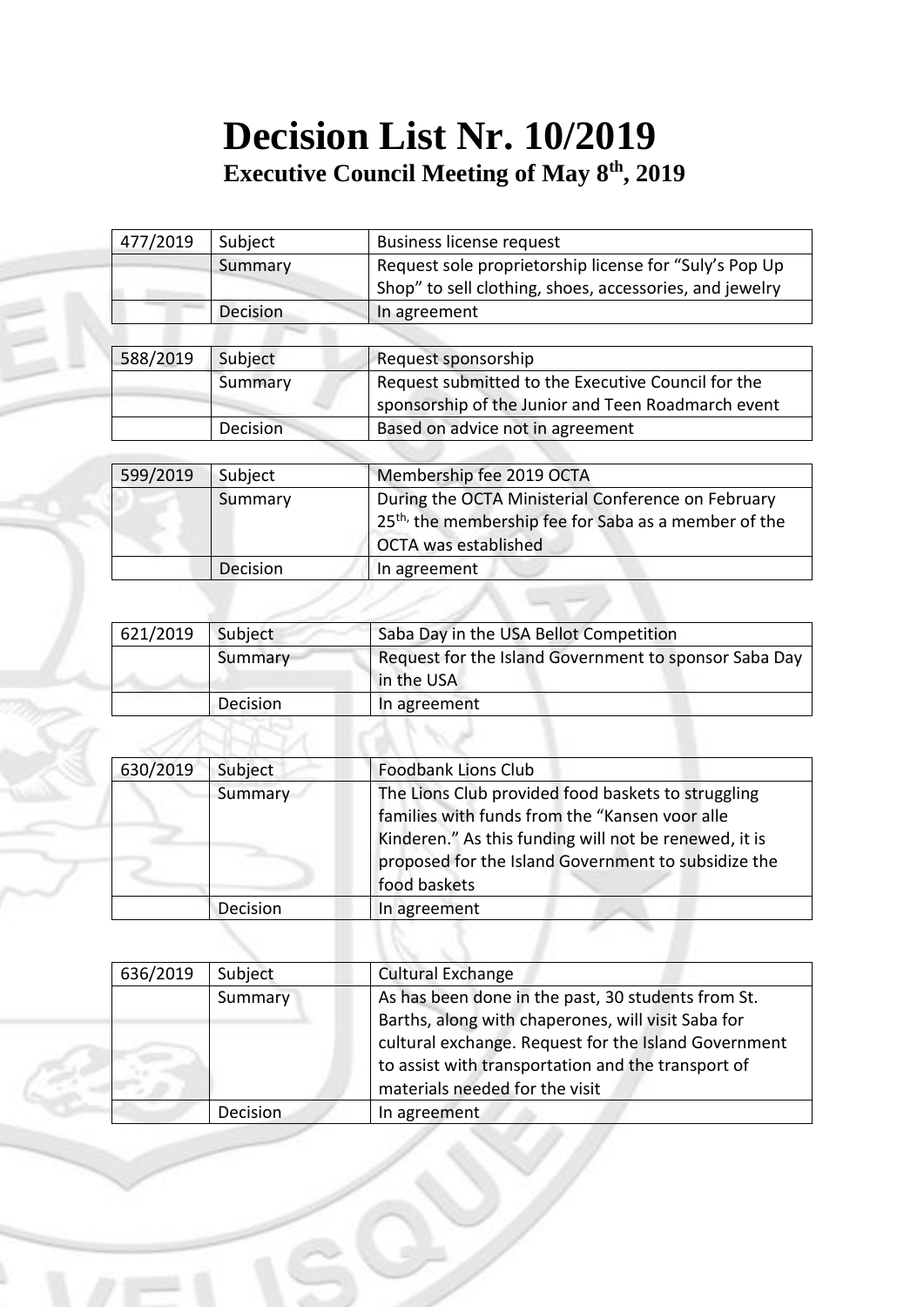| 637/2019 | Subject  | Queen Wilhelmina Staff trip to The Netherlands            |  |
|----------|----------|-----------------------------------------------------------|--|
|          | Summary  | Letter of thanks to the Executive Council for the trip to |  |
|          |          | the Netherlands to visit libraries                        |  |
|          | Decision | Duly noted                                                |  |

| 646/2019 | Saba Rainbow Festival<br>Subject |                                                    |  |  |
|----------|----------------------------------|----------------------------------------------------|--|--|
|          | Summary                          | Request from organizing committee to organize Saba |  |  |
|          |                                  | Rainbow Festival in November 2019                  |  |  |
|          | Decision                         | In agreement                                       |  |  |

딜

Í.

|          | 648/2019 |
|----------|----------|
| Summary  |          |
|          |          |
| Decision |          |
|          |          |
|          |          |

| 649/2019 | Subject  | Launch E Visa Tourist Card Online Application                       |
|----------|----------|---------------------------------------------------------------------|
|          | Summary  | Consulate-General of Suriname inform that visa                      |
|          |          | applications can be made online as of April 15 <sup>th</sup> , 2019 |
|          | Decision | Duly noted                                                          |

| 650/2019 | Subject  | Kamer Vragen                                                                        |
|----------|----------|-------------------------------------------------------------------------------------|
|          | Summary  | State Secretary Blokhuis answers questions posed by<br>the Second Chamber about ZVK |
|          | Decision | Duly noted                                                                          |

| 695/2019 | Subject  | Request business license                             |
|----------|----------|------------------------------------------------------|
|          | Summary  | Request for an establishment permit for A.R.C Agency |
|          |          | N.V.                                                 |
|          | Decision | Not in agreement                                     |

| 709/2019 | Subject  | Division of portfolio's within the Executive Council    |
|----------|----------|---------------------------------------------------------|
|          | Summary  | Request received that the division of portfolios of the |
|          |          | <b>Executive Council has not bee</b>                    |
|          | Decision | Not in agreement                                        |
|          |          |                                                         |
|          |          |                                                         |